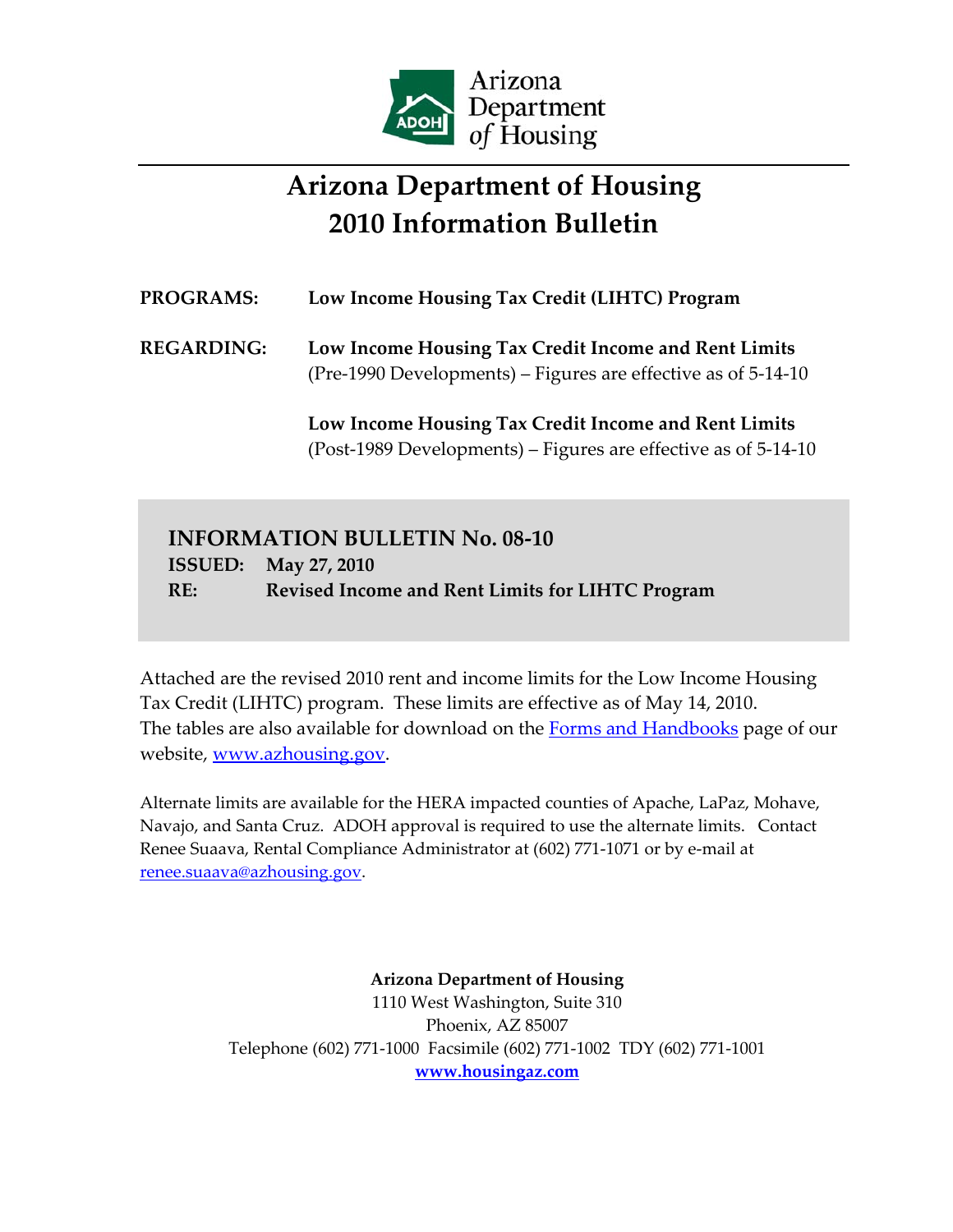#### ARIZONA LOW INCOME HOUSING TAX CREDIT PROGRAM - IMPUTED INCOMES/ALLOWABLE RENTS

5/14/2010

FOR RENTS BASED ON NUMBER OF PERSONS IN HOUSEHOLD (PRE 1990 Projects) (All fractions are rounded down.)

(Figures derived from HUD Median Income Charts effective 05/14/10) \*Please note utility allowances must be subtracted from allowable rents.

| MSA/County      | %        | (1 Person) | Rent  | (2 Persons)          | Rent           | (3 Persons)          | Rent           | (4 Persons)          | Rent  | (5 Persons)          | Rent           | (6 Persons)          | Rent           | (7 Persons)          | Rent           | (8 Persons)          | Rent    |
|-----------------|----------|------------|-------|----------------------|----------------|----------------------|----------------|----------------------|-------|----------------------|----------------|----------------------|----------------|----------------------|----------------|----------------------|---------|
|                 |          |            |       |                      |                |                      |                |                      |       |                      |                |                      |                |                      |                |                      |         |
| Phoenix         | 60       | \$28,020   | \$700 | \$31,980             | \$799          | \$36,000             | \$900          | \$39,960             | \$999 | \$43,200             | \$1,080        | \$46,380             | \$1,159        | \$49,560             | \$1,239        | \$52,800             | \$1,320 |
| (Maricopa/Pinal | 50       | \$23,350   | \$583 | \$26,650             | \$666          | \$30,000             | \$750          | \$33,300             | \$832 | \$36,000             | \$900          | \$38,650             | \$966          | \$41,300             | \$1,032        | \$44,000             | \$1,100 |
|                 | 40       | \$18,680   | \$467 | \$21,320             | \$533          | \$24,000             | \$600          | \$26,640             | \$666 | \$28,800             | \$720          | \$30,920             | \$773          | \$33,040             | \$826          | \$35,200             | \$880   |
|                 | 30       | \$14,010   | \$350 | \$15,990             | \$399          | \$18,000             | \$450          | \$19,980             | \$499 | \$21,600             | \$540          | \$23,190             | \$579          | \$24,780             | \$619          | \$26,400             | \$660   |
|                 | 20       | \$9,340    | \$233 | \$10,660             | \$266          | \$12,000             | \$300          | \$13,320             | \$333 | \$14,400             | \$360          | \$15,460             | \$386          | \$16,520             | \$413          | \$17,600             | \$440   |
|                 |          |            |       |                      |                |                      |                |                      |       |                      |                |                      |                |                      |                |                      |         |
| Tucson          | 60       | \$24,780   | \$619 | \$28,320             | \$708          | \$31,860             | \$796          | \$35,400             | \$885 | \$38,280             | \$957          | \$41,100             | \$1,027        | \$43,920             | \$1,098        | \$46,740             | \$1,168 |
| (Pima)          | 50       | \$20,650   | \$516 | \$23,600             | \$590          | \$26,550             | \$663          | \$29,500             | \$737 | \$31,900             | \$797          | \$34,250             | \$856          | \$36,600             | \$915          | \$38,950             | \$973   |
|                 | 40       | \$16,520   | \$413 | \$18,880             | \$472          | \$21,240             | \$531          | \$23,600             | \$590 | \$25,520             | \$638          | \$27,400             | \$685          | \$29,280             | \$732          | \$31,160             | \$779   |
|                 | 30       | \$12,390   | \$309 | \$14,160             | \$354          | \$15,930             | \$398          | \$17,700             | \$442 | \$19,140             | \$478          | \$20,550             | \$513          | \$21,960             | \$549          | \$23,370             | \$584   |
|                 | 20       | \$8,260    | \$206 | \$9,440              | \$236          | \$10,620             | \$265          | \$11,800             | \$295 | \$12,760             | \$319          | \$13,700             | \$342          | \$14,640             | \$366          | \$15,580             | \$389   |
|                 |          |            |       |                      |                |                      |                |                      |       |                      |                |                      |                |                      |                |                      |         |
| Yuma            | 60       | \$19,740   | \$493 | \$22,560             | \$564          | \$25,380             | \$634          | \$28,140             | \$703 | \$30,420             | \$760          | \$32,700             | \$817          | \$34,920             | \$873          | \$37,200             | \$930   |
| (Yuma)          | 50       | \$16,450   | \$411 | \$18,800             | \$470          | \$21,150             | \$528          | \$23,450             | \$586 | \$25,350             | \$633          | \$27,250             | \$681          | \$29,100             | \$727          | \$31,000             | \$775   |
|                 | 40       | \$13,160   | \$329 | \$15,040             | \$376          | \$16,920             | \$423          | \$18,760             | \$469 | \$20,280             | \$507          | \$21,800             | \$545          | \$23,280             | \$582          | \$24,800             | \$620   |
|                 | 30       | \$9,870    | \$246 | \$11,280             | \$282          | \$12,690             | \$317          | \$14,070             | \$351 | \$15,210             | \$380          | \$16,350             | \$408          | \$17,460             | \$436          | \$18,600             | \$465   |
|                 | 20       | \$6,580    | \$164 | \$7,520              | \$188          | \$8,460              | \$211          | \$9,380              | \$234 | \$10,140             | \$253          | \$10,900             | \$272          | \$11,640             | \$291          | \$12,400             | \$310   |
|                 |          |            |       |                      |                |                      |                |                      |       |                      |                |                      |                |                      |                |                      |         |
| Apache          | 60       | \$18,720   | \$468 | \$21,360             | \$534          | \$24,060             | \$601          | \$26,700             | \$667 | \$28,860             | \$721          | \$31,020             | \$775          | \$33,120             | \$828          | \$35,280             | \$882   |
|                 | 50       | \$15,600   | \$390 | \$17,800             | \$445          | \$20,050             | \$501          | \$22,250             | \$556 | \$24,050             | \$601          | \$25,850             | \$646          | \$27,600             | \$690          | \$29,400             | \$735   |
|                 | 40       | \$12,480   | \$312 | \$14,240             | \$356          | \$16,040             | \$401          | \$17,800             | \$445 | \$19,240             | \$481          | \$20,680             | \$517          | \$22,080             | \$552          | \$23,520             | \$588   |
|                 | 30       | \$9,360    | \$234 | \$10,680             | \$267          | \$12,030             | \$300          | \$13,350             | \$333 | \$14,430             | \$360          | \$15,510             | \$387          | \$16,560             | \$414          | \$17,640             | \$441   |
|                 | 20       | \$6,240    | \$156 | \$7,120              | \$178          | \$8,020              | \$200          | \$8,900              | \$222 | \$9,620              | \$240          | \$10,340             | \$258          | \$11,040             | \$276          | \$11,760             | \$294   |
|                 |          | \$21,720   | \$543 |                      |                |                      |                |                      | \$774 |                      |                |                      |                |                      |                |                      | \$1,023 |
| Cochise         | 60<br>50 | \$18,100   | \$452 | \$24,780<br>\$20,650 | \$619<br>\$516 | \$27,900<br>\$23,250 | \$697<br>\$581 | \$30,960<br>\$25,800 | \$645 | \$33,480<br>\$27,900 | \$837<br>\$697 | \$35,940<br>\$29,950 | \$898<br>\$748 | \$38,400<br>\$32,000 | \$960<br>\$800 | \$40,920<br>\$34,100 | \$852   |
|                 | 40       | \$14,480   | \$362 | \$16,520             | \$413          | \$18,600             | \$465          | \$20,640             | \$516 | \$22,320             | \$558          | \$23,960             | \$599          | \$25,600             | \$640          | \$27,280             | \$682   |
|                 | 30       | \$10,860   | \$271 | \$12,390             | \$309          | \$13,950             | \$348          | \$15,480             | \$387 | \$16,740             | \$418          | \$17,970             | \$449          | \$19,200             | \$480          | \$20,460             | \$511   |
|                 | 20       | \$7,240    | \$181 | \$8,260              | \$206          | \$9,300              | \$232          | \$10,320             | \$258 | \$11,160             | \$279          | \$11,980             | \$299          | \$12,800             | \$320          | \$13,640             | \$341   |
|                 |          |            |       |                      |                |                      |                |                      |       |                      |                |                      |                |                      |                |                      |         |
| Coconino        | 60       | \$26,880   | \$672 | \$30,720             | \$768          | \$34,560             | \$864          | \$38,340             | \$958 | \$41,460             | \$1,036        | \$44,520             | \$1,113        | \$47,580             | \$1,189        | \$50,640             | \$1,266 |
|                 | 50       | \$22,400   | \$560 | \$25,600             | \$640          | \$28,800             | \$720          | \$31,950             | \$798 | \$34,550             | \$863          | \$37,100             | \$927          | \$39,650             | \$991          | \$42,200             | \$1,055 |
|                 | 40       | \$17,920   | \$448 | \$20,480             | \$512          | \$23,040             | \$576          | \$25,560             | \$639 | \$27,640             | \$691          | \$29,680             | \$742          | \$31,720             | \$793          | \$33,760             | \$844   |
|                 | 30       | \$13,440   | \$336 | \$15,360             | \$384          | \$17,280             | \$432          | \$19,170             | \$479 | \$20,730             | \$518          | \$22,260             | \$556          | \$23,790             | \$594          | \$25,320             | \$633   |
|                 | 20       | \$8,960    | \$224 | \$10,240             | \$256          | \$11,520             | \$288          | \$12,780             | \$319 | \$13,820             | \$345          | \$14,840             | \$371          | \$15,860             | \$396          | \$16,880             | \$422   |
|                 |          |            |       |                      |                |                      |                |                      |       |                      |                |                      |                |                      |                |                      |         |
| Gila            | 60       | \$20,820   | \$520 | \$23,760             | \$594          | \$26,760             | \$669          | \$29,700             | \$742 | \$32,100             | \$802          | \$34,500             | \$862          | \$36,840             | \$921          | \$39,240             | \$981   |
|                 | 50       | \$17,350   | \$433 | \$19,800             | \$495          | \$22,300             | \$557          | \$24,750             | \$618 | \$26,750             | \$668          | \$28,750             | \$718          | \$30,700             | \$767          | \$32,700             | \$817   |
|                 | 40       | \$13,880   | \$347 | \$15,840             | \$396          | \$17,840             | \$446          | \$19,800             | \$495 | \$21,400             | \$535          | \$23,000             | \$575          | \$24,560             | \$614          | \$26,160             | \$654   |
|                 | 30       | \$10,410   | \$260 | \$11,880             | \$297          | \$13,380             | \$334          | \$14,850             | \$371 | \$16,050             | \$401          | \$17,250             | \$431          | \$18,420             | \$460          | \$19,620             | \$490   |
|                 | 20       | \$6.940    | \$173 | \$7,920              | \$198          | \$8,920              | \$223          | \$9,900              | \$247 | \$10,700             | \$267          | \$11,500             | \$287          | \$12,280             | \$307          | \$13,080             | \$327   |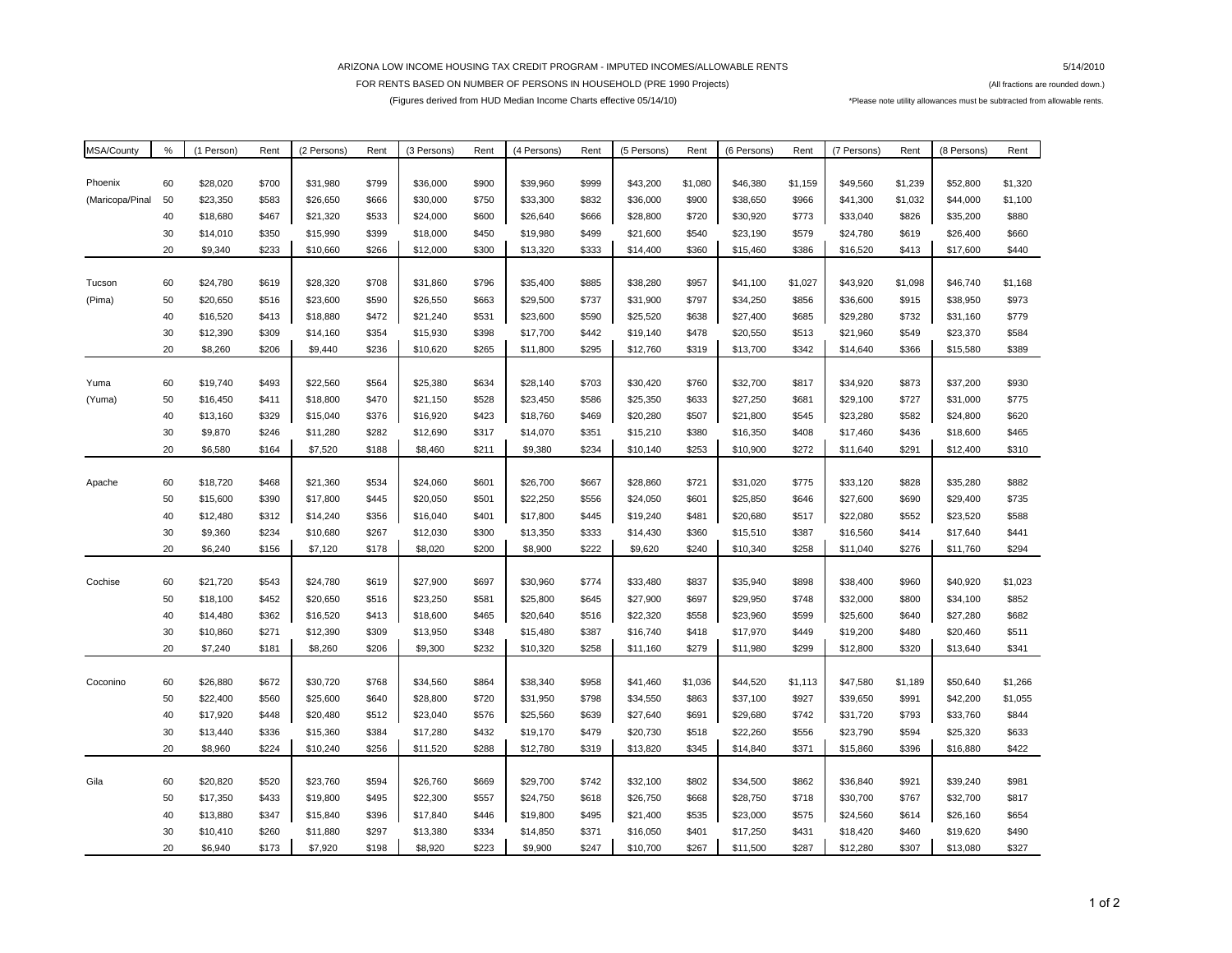| MSA/County | %  | (1 Person) | Rent  | (2 Persons) | Rent  | (3 Persons) | Rent  | (4 Persons) | Rent  | (5 Persons) | Rent  | (6 Persons) | Rent  | (7 Persons) | Rent    | (8 Persons) | Rent    |
|------------|----|------------|-------|-------------|-------|-------------|-------|-------------|-------|-------------|-------|-------------|-------|-------------|---------|-------------|---------|
|            |    |            |       |             |       |             |       |             |       |             |       |             |       |             |         |             |         |
| Graham     | 60 | \$19,320   | \$483 | \$22,080    | \$552 | \$24,840    | \$621 | \$27,540    | \$688 | \$29,760    | \$744 | \$31,980    | \$799 | \$34,200    | \$855   | \$36,360    | \$909   |
|            | 50 | \$16,100   | \$402 | \$18,400    | \$460 | \$20,700    | \$517 | \$22,950    | \$573 | \$24,800    | \$620 | \$26,650    | \$666 | \$28,500    | \$712   | \$30,300    | \$757   |
|            | 40 | \$12,880   | \$322 | \$14,720    | \$368 | \$16,560    | \$414 | \$18,360    | \$459 | \$19,840    | \$496 | \$21,320    | \$533 | \$22,800    | \$570   | \$24,240    | \$606   |
|            | 30 | \$9,660    | \$241 | \$11,040    | \$276 | \$12,420    | \$310 | \$13,770    | \$344 | \$14,880    | \$372 | \$15,990    | \$399 | \$17,100    | \$427   | \$18,180    | \$454   |
|            | 20 | \$6,440    | \$161 | \$7,360     | \$184 | \$8,280     | \$207 | \$9,180     | \$229 | \$9,920     | \$248 | \$10,660    | \$266 | \$11,400    | \$285   | \$12,120    | \$303   |
|            |    |            |       |             |       |             |       |             |       |             |       |             |       |             |         |             |         |
| Greenlee   | 60 | \$24,120   | \$603 | \$27,600    | \$690 | \$31,020    | \$775 | \$34,440    | \$861 | \$37,200    | \$930 | \$39,960    | \$999 | \$42,720    | \$1,068 | \$45,480    | \$1,137 |
|            | 50 | \$20,100   | \$502 | \$23,000    | \$575 | \$25,850    | \$646 | \$28,700    | \$717 | \$31,000    | \$775 | \$33,300    | \$832 | \$35,600    | \$890   | \$37,900    | \$947   |
|            | 40 | \$16,080   | \$402 | \$18,400    | \$460 | \$20,680    | \$517 | \$22,960    | \$574 | \$24,800    | \$620 | \$26,640    | \$666 | \$28,480    | \$712   | \$30,320    | \$758   |
|            | 30 | \$12,060   | \$301 | \$13,800    | \$345 | \$15,510    | \$387 | \$17,220    | \$430 | \$18,600    | \$465 | \$19,980    | \$499 | \$21,360    | \$534   | \$22,740    | \$568   |
|            | 20 | \$8,040    | \$201 | \$9,200     | \$230 | \$10,340    | \$258 | \$11,480    | \$287 | \$12,400    | \$310 | \$13,320    | \$333 | \$14,240    | \$356   | \$15,160    | \$379   |
|            |    |            |       |             |       |             |       |             |       |             |       |             |       |             |         |             |         |
| La Paz     | 60 | \$18,720   | \$468 | \$21,360    | \$534 | \$24,060    | \$601 | \$26,700    | \$667 | \$28,860    | \$721 | \$31,020    | \$775 | \$33,120    | \$828   | \$35,280    | \$882   |
|            | 50 | \$15,600   | \$390 | \$17,800    | \$445 | \$20,050    | \$501 | \$22,250    | \$556 | \$24,050    | \$601 | \$25,850    | \$646 | \$27,600    | \$690   | \$29,400    | \$735   |
|            | 40 | \$12,480   | \$312 | \$14,240    | \$356 | \$16,040    | \$401 | \$17,800    | \$445 | \$19,240    | \$481 | \$20,680    | \$517 | \$22,080    | \$552   | \$23,520    | \$588   |
|            | 30 | \$9,360    | \$234 | \$10,680    | \$267 | \$12,030    | \$300 | \$13,350    | \$333 | \$14,430    | \$360 | \$15,510    | \$387 | \$16,560    | \$414   | \$17,640    | \$441   |
|            | 20 | \$6,240    | \$156 | \$7,120     | \$178 | \$8,020     | \$200 | \$8,900     | \$222 | \$9,620     | \$240 | \$10,340    | \$258 | \$11,040    | \$276   | \$11,760    | \$294   |
|            |    |            |       |             |       |             |       |             |       |             |       |             |       |             |         |             |         |
| Mohave     | 60 | \$23,640   | \$591 | \$27,000    | \$675 | \$30,360    | \$759 | \$33,720    | \$843 | \$36,420    | \$910 | \$39,120    | \$978 | \$41,820    | \$1,045 | \$44,520    | \$1,113 |
|            | 50 | \$19,700   | \$492 | \$22,500    | \$562 | \$25,300    | \$632 | \$28,100    | \$702 | \$30,350    | \$758 | \$32,600    | \$815 | \$34,850    | \$871   | \$37,100    | \$927   |
|            | 40 | \$15,760   | \$394 | \$18,000    | \$450 | \$20,240    | \$506 | \$22,480    | \$562 | \$24,280    | \$607 | \$26,080    | \$652 | \$27,880    | \$697   | \$29,680    | \$742   |
|            | 30 | \$11,820   | \$295 | \$13,500    | \$337 | \$15,180    | \$379 | \$16,860    | \$421 | \$18,210    | \$455 | \$19,560    | \$489 | \$20,910    | \$522   | \$22,260    | \$556   |
|            | 20 | \$7,880    | \$197 | \$9,000     | \$225 | \$10,120    | \$253 | \$11,240    | \$281 | \$12,140    | \$303 | \$13,040    | \$326 | \$13,940    | \$348   | \$14,840    | \$371   |
| Navajo     | 60 | \$18,720   | \$468 | \$21,360    | \$534 | \$24,060    | \$601 | \$26,700    | \$667 | \$28,860    | \$721 | \$31,020    | \$775 | \$33,120    | \$828   | \$35,280    | \$882   |
|            | 50 | \$15,600   | \$390 | \$17,800    | \$445 | \$20,050    | \$501 | \$22,250    | \$556 | \$24,050    | \$601 | \$25,850    | \$646 | \$27,600    | \$690   | \$29,400    | \$735   |
|            | 40 | \$12,480   | \$312 | \$14,240    | \$356 | \$16,040    | \$401 | \$17,800    | \$445 | \$19,240    | \$481 | \$20,680    | \$517 | \$22,080    | \$552   | \$23,520    | \$588   |
|            | 30 | \$9,360    | \$234 | \$10,680    | \$267 | \$12,030    | \$300 | \$13,350    | \$333 | \$14,430    | \$360 | \$15,510    | \$387 | \$16,560    | \$414   | \$17,640    | \$441   |
|            | 20 | \$6,240    | \$156 | \$7,120     | \$178 | \$8,020     | \$200 | \$8,900     | \$222 | \$9,620     | \$240 | \$10,340    | \$258 | \$11,040    | \$276   | \$11,760    | \$294   |
|            |    |            |       |             |       |             |       |             |       |             |       |             |       |             |         |             |         |
| Santa Cruz | 60 | \$18,900   | \$472 | \$21,600    | \$540 | \$24,300    | \$607 | \$26,940    | \$673 | \$29,100    | \$727 | \$31,260    | \$781 | \$33,420    | \$835   | \$35,580    | \$889   |
|            | 50 | \$15,750   | \$393 | \$18,000    | \$450 | \$20,250    | \$506 | \$22,450    | \$561 | \$24,250    | \$606 | \$26,050    | \$651 | \$27,850    | \$696   | \$29,650    | \$741   |
|            | 40 | \$12,600   | \$315 | \$14,400    | \$360 | \$16,200    | \$405 | \$17,960    | \$449 | \$19,400    | \$485 | \$20,840    | \$521 | \$22,280    | \$557   | \$23,720    | \$593   |
|            | 30 | \$9,450    | \$236 | \$10,800    | \$270 | \$12,150    | \$303 | \$13,470    | \$336 | \$14,550    | \$363 | \$15,630    | \$390 | \$16,710    | \$417   | \$17,790    | \$444   |
|            | 20 | \$6,300    | \$157 | \$7,200     | \$180 | \$8,100     | \$202 | \$8,980     | \$224 | \$9,700     | \$242 | \$10,420    | \$260 | \$11,140    | \$278   | \$11,860    | \$296   |
|            |    |            |       |             |       |             |       |             |       |             |       |             |       |             |         |             |         |
| Yavapai    | 60 | \$22,680   | \$567 | \$25,920    | \$648 | \$29,160    | \$729 | \$32,400    | \$810 | \$35,040    | \$876 | \$37,620    | \$940 | \$40,200    | \$1,005 | \$42,780    | \$1,069 |
|            | 50 | \$18,900   | \$472 | \$21,600    | \$540 | \$24,300    | \$607 | \$27,000    | \$675 | \$29,200    | \$730 | \$31,350    | \$783 | \$33,500    | \$837   | \$35,650    | \$891   |
|            | 40 | \$15,120   | \$378 | \$17,280    | \$432 | \$19,440    | \$486 | \$21,600    | \$540 | \$23,360    | \$584 | \$25,080    | \$627 | \$26,800    | \$670   | \$28,520    | \$713   |
|            | 30 | \$11,340   | \$283 | \$12,960    | \$324 | \$14,580    | \$364 | \$16,200    | \$405 | \$17,520    | \$438 | \$18,810    | \$470 | \$20,100    | \$502   | \$21,390    | \$534   |
|            | 20 | \$7,560    | \$189 | \$8,640     | \$216 | \$9,720     | \$243 | \$10,800    | \$270 | \$11,680    | \$292 | \$12,540    | \$313 | \$13,400    | \$335   | \$14,260    | \$356   |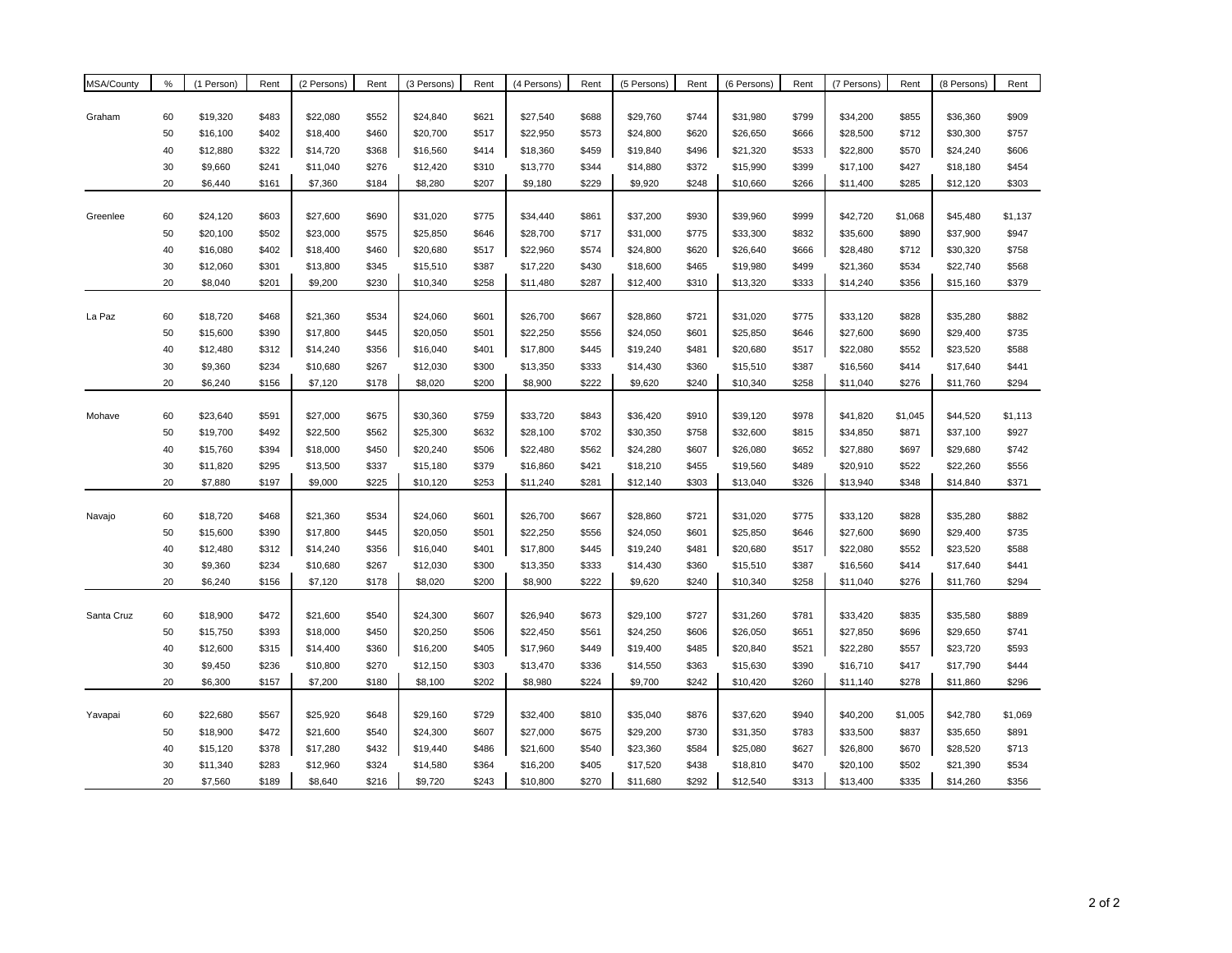#### ARIZONA LOW INCOME HOUSING TAX CREDIT PROGRAM - IMPUTED INCOMES/ALLOWABLE RENTS

 5/14/10 FOR RENTS BASED ON UNIT SIZE (Number of bedrooms: Post 1989 Projects) (All fractions are rounded down.)

### (Figures derived from HUD Median Income Charts effective 5/14/10)

|                  |    |            |             |             |             |             |             |             |             | 0 Bdrm | 1 Bdrm | 2 Bdrm | 3 Bdrm  | 4 Bdrm  |
|------------------|----|------------|-------------|-------------|-------------|-------------|-------------|-------------|-------------|--------|--------|--------|---------|---------|
| MSA/County       | %  | (1 Person) | (2 Persons) | (3 Persons) | (4 Persons) | (5 Persons) | (6 Persons) | (7 Persons) | (8 Persons) | Rent   | Rent   | Rent   | Rent    | Rent    |
| Phoenix          | 60 | \$28,020   | \$31,980    | \$36,000    | \$39,960    | \$43,200    | \$46,380    | \$49,560    | \$52,800    | \$700  | \$750  | \$900  | \$1,039 | \$1,159 |
| (Maricopa/Pinal) | 50 | \$23,350   | \$26,650    | \$30,000    | \$33,300    | \$36,000    | \$38,650    | \$41,300    | \$44,000    | \$583  | \$625  | \$750  | \$866   | \$966   |
|                  | 40 | \$18,680   | \$21,320    | \$24,000    | \$26,640    | \$28,800    | \$30,920    | \$33,040    | \$35,200    | \$467  | \$500  | \$600  | \$693   | \$773   |
|                  | 30 | \$14,010   | \$15,990    | \$18,000    | \$19,980    | \$21,600    | \$23,190    | \$24,780    | \$26,400    | \$350  | \$375  | \$450  | \$519   | \$579   |
|                  | 20 | \$9,340    | \$10,660    | \$12,000    | \$13,320    | \$14,400    | \$15,460    | \$16,520    | \$17,600    | \$233  | \$250  | \$300  | \$346   | \$386   |
|                  |    |            |             |             |             |             |             |             |             |        |        |        |         |         |
| Tucson           | 60 | \$24,780   | \$28,320    | \$31,860    | \$35,400    | \$38,280    | \$41,100    | \$43,920    | \$46,740    | \$619  | \$663  | \$796  | \$921   | \$1,027 |
| (Pima)           | 50 | \$20,650   | \$23,600    | \$26,550    | \$29,500    | \$31,900    | \$34,250    | \$36,600    | \$38,950    | \$516  | \$553  | \$663  | \$767   | \$856   |
|                  | 40 | \$16,520   | \$18,880    | \$21,240    | \$23,600    | \$25,520    | \$27,400    | \$29,280    | \$31,160    | \$413  | \$442  | \$531  | \$614   | \$685   |
|                  | 30 | \$12,390   | \$14,160    | \$15,930    | \$17,700    | \$19,140    | \$20,550    | \$21,960    | \$23,370    | \$309  | \$331  | \$398  | \$460   | \$513   |
|                  | 20 | \$8,260    | \$9,440     | \$10,620    | \$11,800    | \$12,760    | \$13,700    | \$14,640    | \$15,580    | \$206  | \$221  | \$265  | \$307   | \$342   |
| Yuma             | 60 | \$19,740   | \$22,560    | \$25,380    | \$28,140    | \$30,420    | \$32,700    | \$34,920    | \$37,200    | \$493  | \$528  | \$634  | \$732   | \$817   |
| (Yuma)           | 50 | \$16,450   | \$18,800    | \$21,150    | \$23,450    | \$25,350    | \$27,250    | \$29,100    | \$31,000    | \$411  | \$440  | \$528  | \$610   | \$681   |
|                  | 40 | \$13,160   | \$15,040    | \$16,920    | \$18,760    | \$20,280    | \$21,800    | \$23,280    | \$24,800    | \$329  | \$352  | \$423  | \$488   | \$545   |
|                  | 30 | \$9,870    | \$11,280    | \$12,690    | \$14,070    | \$15,210    | \$16,350    | \$17,460    | \$18,600    | \$246  | \$264  | \$317  | \$366   | \$408   |
|                  | 20 | \$6,580    | \$7,520     | \$8,460     | \$9,380     | \$10,140    | \$10,900    | \$11,640    | \$12,400    | \$164  | \$176  | \$211  | \$244   | \$272   |
|                  |    |            |             |             |             |             |             |             |             |        |        |        |         |         |
| Apache           | 60 | \$18,720   | \$21,360    | \$24,060    | \$26,700    | \$28,860    | \$31,020    | \$33,120    | \$35,280    | \$468  | \$501  | \$601  | \$694   | \$775   |
|                  | 50 | \$15,600   | \$17,800    | \$20,050    | \$22,250    | \$24,050    | \$25,850    | \$27,600    | \$29,400    | \$390  | \$417  | \$501  | \$578   | \$646   |
|                  | 40 | \$12,480   | \$14,240    | \$16,040    | \$17,800    | \$19,240    | \$20,680    | \$22,080    | \$23,520    | \$312  | \$334  | \$401  | \$463   | \$517   |
|                  | 30 | \$9,360    | \$10,680    | \$12,030    | \$13,350    | \$14,430    | \$15,510    | \$16,560    | \$17,640    | \$234  | \$250  | \$300  | \$347   | \$387   |
|                  | 20 | \$6,240    | \$7,120     | \$8,020     | \$8,900     | \$9,620     | \$10,340    | \$11,040    | \$11,760    | \$156  | \$167  | \$200  | \$231   | \$258   |
| Cochise          | 60 | \$21,720   | \$24,780    | \$27,900    | \$30,960    | \$33,480    | \$35,940    | \$38,400    | \$40,920    | \$543  | \$581  | \$697  | \$805   | \$898   |
|                  | 50 | \$18,100   | \$20,650    | \$23,250    | \$25,800    | \$27,900    | \$29,950    | \$32,000    | \$34,100    | \$452  | \$484  | \$581  | \$671   | \$748   |
|                  | 40 | \$14,480   | \$16,520    | \$18,600    | \$20,640    | \$22,320    | \$23,960    | \$25,600    | \$27,280    | \$362  | \$387  | \$465  | \$537   | \$599   |
|                  | 30 | \$10,860   | \$12,390    | \$13,950    | \$15,480    | \$16,740    | \$17,970    | \$19,200    | \$20,460    | \$271  | \$290  | \$348  | \$402   | \$449   |
|                  | 20 | \$7,240    | \$8,260     | \$9,300     | \$10,320    | \$11,160    | \$11,980    | \$12,800    | \$13,640    | \$181  | \$193  | \$232  | \$268   | \$299   |
| Coconino         | 60 | \$26,880   | \$30,720    | \$34,560    | \$38,340    | \$41,460    | \$44,520    | \$47,580    | \$50,640    | \$672  | \$720  | \$864  | \$997   | \$1,113 |
|                  | 50 | \$22,400   | \$25,600    | \$28,800    | \$31,950    | \$34,550    | \$37,100    | \$39,650    | \$42,200    | \$560  | \$600  | \$720  | \$831   | \$927   |
|                  | 40 | \$17,920   | \$20,480    | \$23,040    | \$25,560    | \$27,640    | \$29,680    | \$31,720    | \$33,760    | \$448  | \$480  | \$576  | \$665   | \$742   |
|                  | 30 | \$13,440   | \$15,360    | \$17,280    | \$19,170    | \$20,730    | \$22,260    | \$23,790    | \$25,320    | \$336  | \$360  | \$432  | \$498   | \$556   |
|                  | 20 | \$8,960    | \$10,240    | \$11,520    | \$12,780    | \$13,820    | \$14,840    | \$15,860    | \$16,880    | \$224  | \$240  | \$288  | \$332   | \$371   |
|                  |    |            |             |             |             |             |             |             |             |        |        |        |         |         |
| Gila             | 60 | \$20,820   | \$23,760    | \$26,760    | \$29,700    | \$32,100    | \$34,500    | \$36,840    | \$39,240    | \$520  | \$557  | \$669  | \$772   | \$862   |
|                  | 50 | \$17,350   | \$19,800    | \$22,300    | \$24,750    | \$26,750    | \$28,750    | \$30,700    | \$32,700    | \$433  | \$464  | \$557  | \$643   | \$718   |
|                  | 40 | \$13,880   | \$15,840    | \$17,840    | \$19,800    | \$21,400    | \$23,000    | \$24,560    | \$26,160    | \$347  | \$371  | \$446  | \$515   | \$575   |
|                  | 30 | \$10,410   | \$11,880    | \$13,380    | \$14,850    | \$16,050    | \$17,250    | \$18,420    | \$19,620    | \$260  | \$278  | \$334  | \$386   | \$431   |
|                  | 20 | \$6,940    | \$7,920     | \$8,920     | \$9,900     | \$10,700    | \$11,500    | \$12,280    | \$13,080    | \$173  | \$185  | \$223  | \$257   | \$287   |

1 of 2